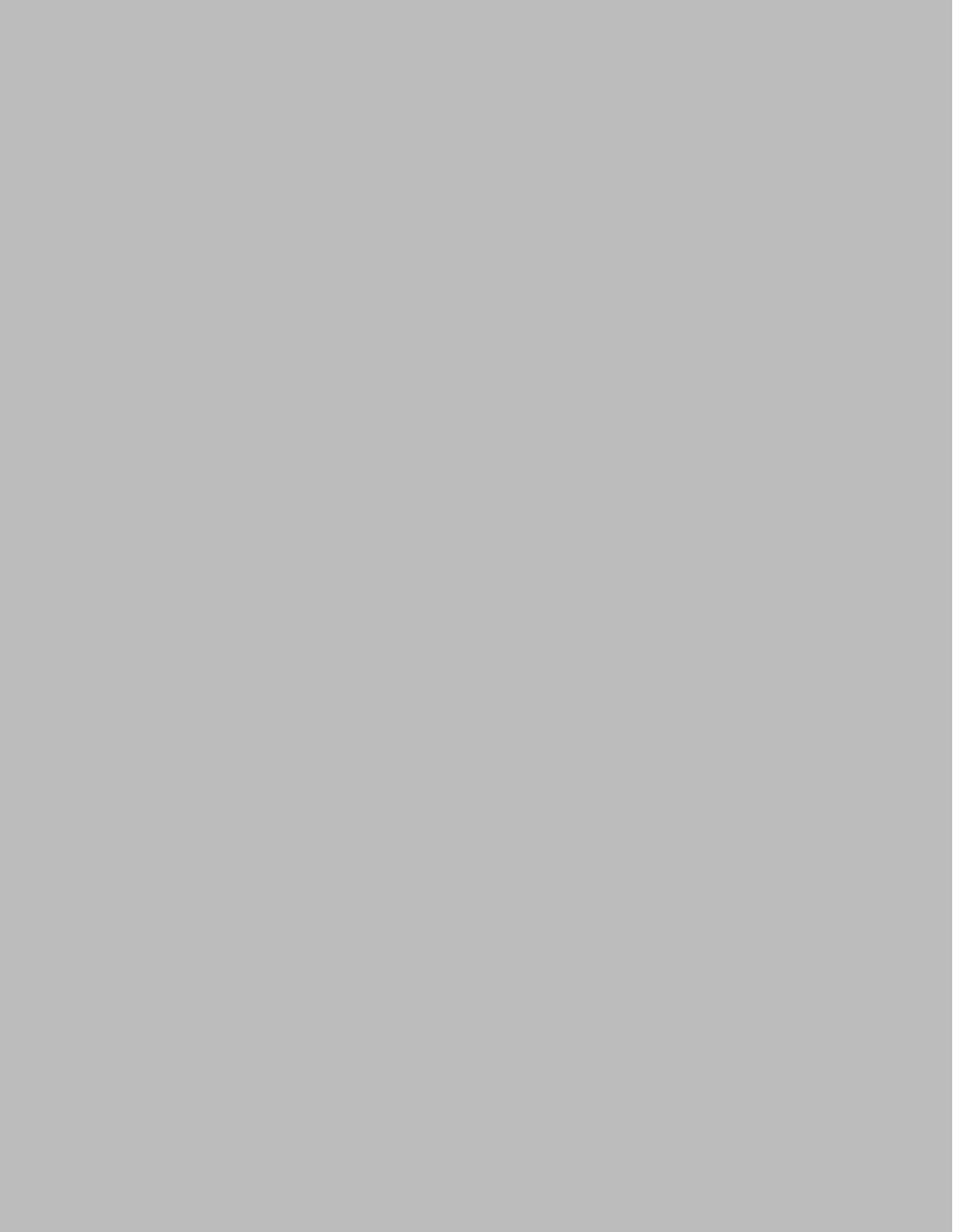CHAPTER

# **Physician resource use measurement**

### **Chapter summary**

Measuring physician resource use and confidentially sharing the results with physicians is one option that might help to address variation in physician practice patterns and Medicare's unsustainable rate of spending growth. In 2005, the Commission recommended that Medicare measure physician resource use and share the analysis results with physicians in a confidential manner. Through the Medicare Improvements for Patients and Providers Act of 2008, the Congress enacted the Commission's recommendation, and CMS has begun a phased implementation of the program, making this an opportune time to detail how the Commission envisions that Medicare's physician resource use measurement program should work.

The Commission has proposed several policy principles to guide Medicare's physician resource use measurement program. These principles include, among others, adopting a methodology for measuring resource use that is transparent to all physicians under observation, ensuring that physicians are able to actively modify their behavior on the basis of the feedback provided, risk adjusting clinical

#### **In this chapter**

- Medicare's physician resource use measurement program should follow several policy principles
- Other issues important to physician resource use measurement include stability of results over time and attribution methods

**Conclusion**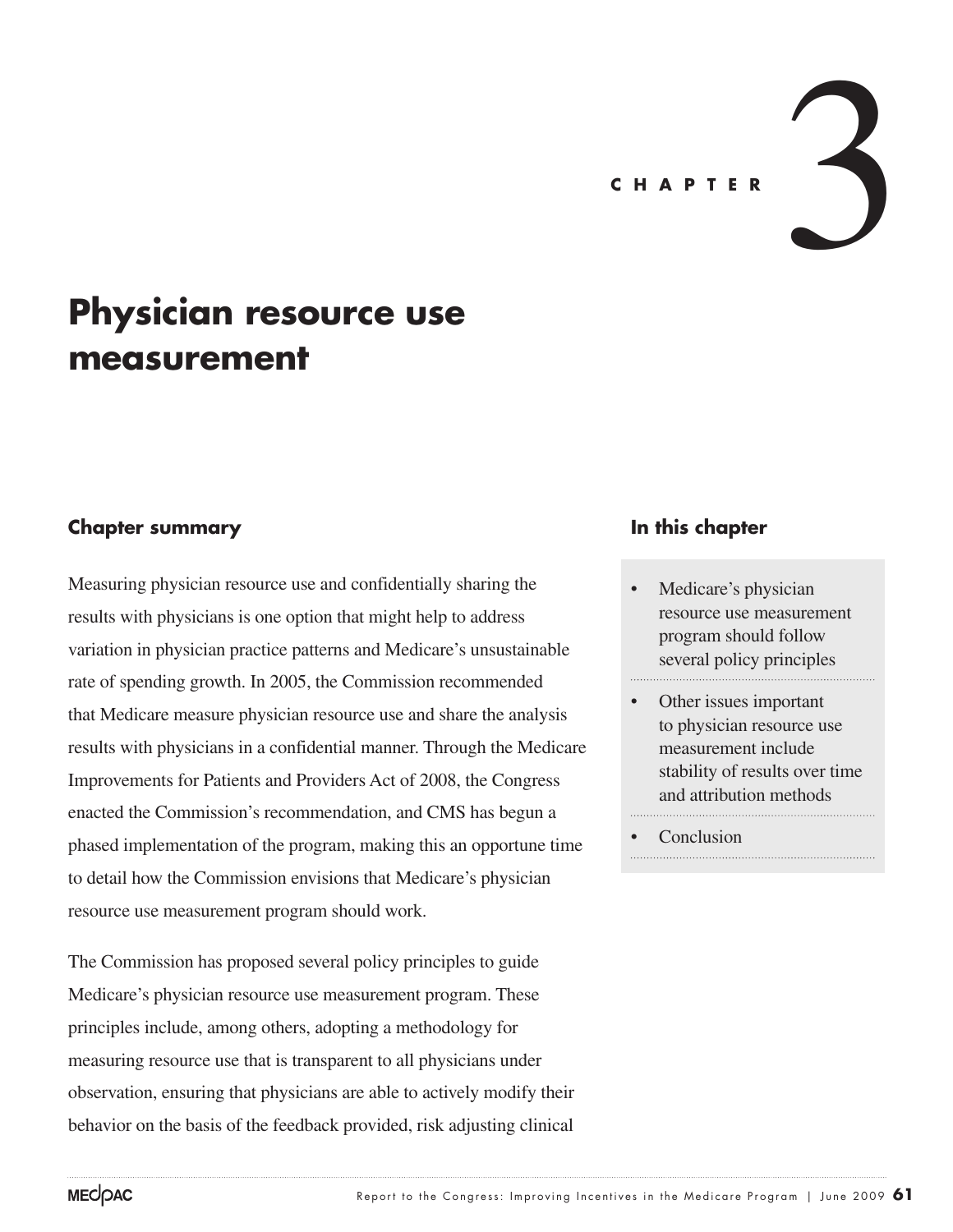data to ensure fair comparisons among physicians, and obtaining ongoing feedback from the physician community on CMS's measurement methods and other aspects of the program.

The Commission has also continued to assess its own physician resource use analyses, specifically examining the stability of results over time and studying alternative ways to attribute utilization and costs to physicians. Analyses conducted by the Commission found a high degree of stability in physicians' efficiency scores over time, suggesting that the episode grouper software identifies outlier physicians consistently across years. Our analyses also found that various methods for attributing episodes to physicians have advantages and drawbacks, suggesting that CMS may want to consider more than one attribution method when its physician resource use measurement program is fully implemented. ■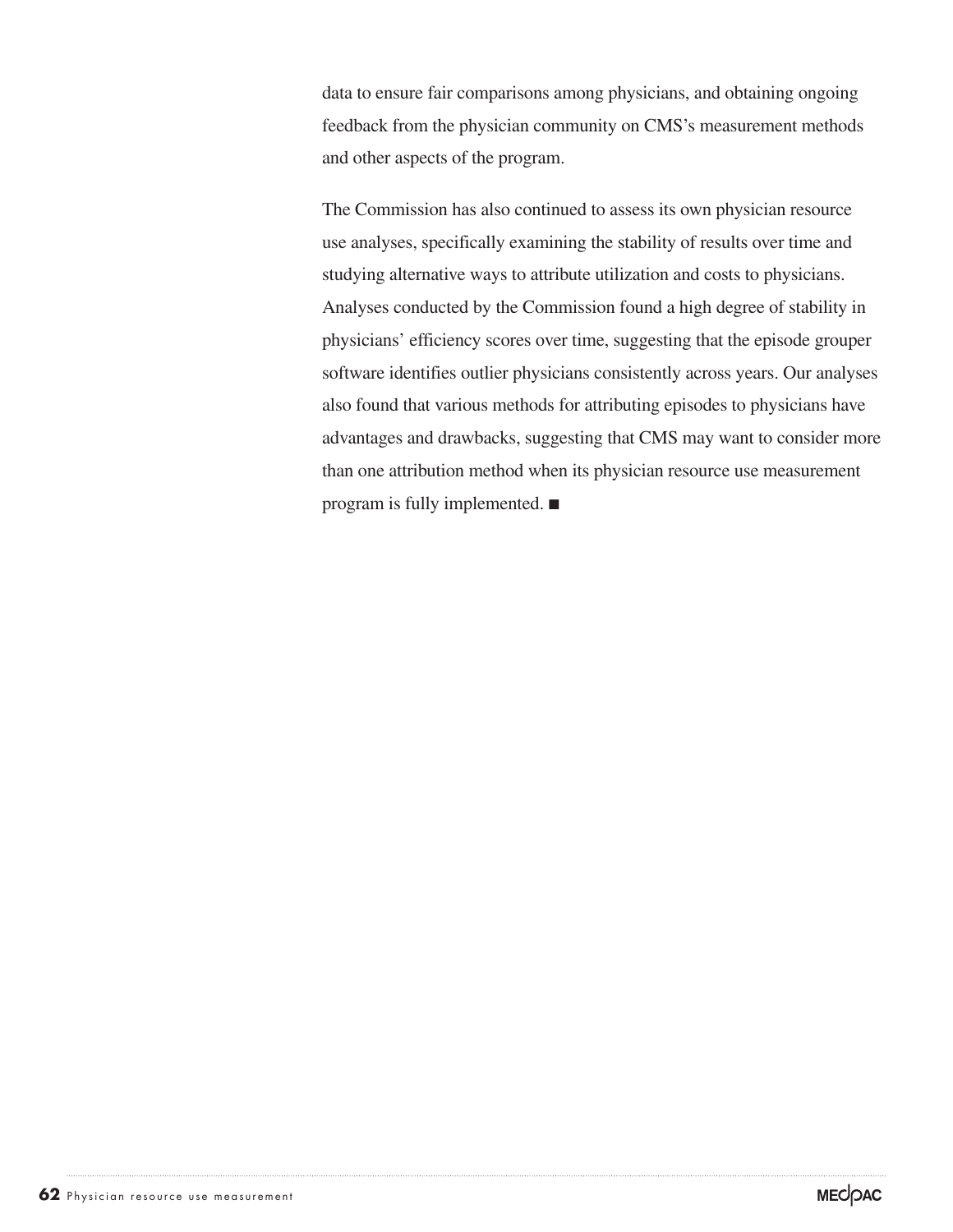## **Background**

Measuring physician resource use and confidentially sharing the results with physicians is one option that might help to address variation in physician practice patterns and Medicare's unsustainable rate of spending growth. In its March 2005 report, the Commission recommended that Medicare measure physician resource use and share the analysis with physicians in a confidential manner (MedPAC 2005). The Congress enacted this recommendation in the Medicare Improvements for Patients and Providers Act of 2008 (MIPPA) (§131), which requires the Secretary of Health and Human Services to establish a physician feedback program using claims data to provide confidential feedback reports to physicians that measure the resources used to provide care to Medicare beneficiaries. Medicare has already begun work referred to as the Physician Resource Use Measurement and Reporting Program to comply with the MIPPA mandate and to test several characteristics of the program.

#### **Measuring physician resource use is one option to help to address variation in practice patterns and Medicare spending growth**

Slowing the increase in Medicare spending is urgent. Medicare's rising costs threaten to place a significant burden on taxpayers. Even the current level of spending may be considered unaffordable as it crowds out other budget priorities and strains financing sources (e.g., the Part A trust fund is now projected to be insolvent in less than 10 years) (Boards of Trustees 2009). Expenditure levels and growth also directly affect beneficiary outof-pocket costs through higher Part B and supplemental insurance premiums as well as higher cost sharing.

Currently, the government's budgetary mechanism to address rising growth in Medicare expenditures for physician services calls for significant cuts to physician fees. It uses a spending target system, called the sustainable growth rate (SGR) system. The SGR system is designed to offset—through physician fee reductions spending that exceeds established targets. As designed, the SGR system is inequitable in that all physicians are subject to the consequences (fee cuts) of excess spending that stem from excessive use of resources by only some physicians. In recent years, the Congress has intervened to avoid the fee cuts resulting from aggregate spending on physician services consistently exceeding targets. There is concern that over the long run, sustained payment

reductions, such as those called for by the SGR system, could threaten beneficiary access to services.

While seeking to remedy the SGR problem and make Medicare more sustainable, policymakers have become increasingly interested in examining variation in the use of resources by physicians. Research shows that Medicare spending per beneficiary varies widely across regions of the country, that more variation exists in physicians' practice patterns than can be explained by differences in patients' health status alone, and that areas with more spending do not have better quality outcomes. One study shows dramatic differences in Medicare expenditures among physicians within the same geographic area as well as across areas (GAO 2007). Such variation suggests that an opportunity exists to reduce and redistribute spending to achieve greater efficiency—that is, to get better value without sacrificing quality. If the physician community were able to glean new insights from analyses comparing physicians' resource use, innovations that improved efficiency—in terms of both quality of outcomes and quantity of resources used—could result.

Measuring physician resource use and confidentially sharing the results with physicians is one option—among several the Commission has discussed—that might help to address Medicare's unsustainable rate of spending growth. In contrast to the inequity of the SGR system, the major advantage of this option is that it would encourage individual accountability among physicians by showing them how their practice patterns affect their patients' total resource use.

Physicians are unique among providers in terms of their ability to drive total resource use. Physicians determine the services they deliver to their patients and influence the care other providers deliver. Under Medicare payment policies, physicians generally receive a separate payment for each individual service they provide.<sup>1</sup> Thus, Medicare spending increases as the volume or intensity of services physicians provide and prescribe increases. In contrast, Medicare pays most other providers a fixed amount for a bundle of services, such as an inpatient hospital stay or a 60-day spell of home health services. This is not to say that bundled payments solve all problems; the Commission has suggested ways to improve payment systems for many types of providers, including those with bundled payments. However, physicians are at one end of the spectrum in terms of fee for individual services, which, as a payment system, presents unique problems.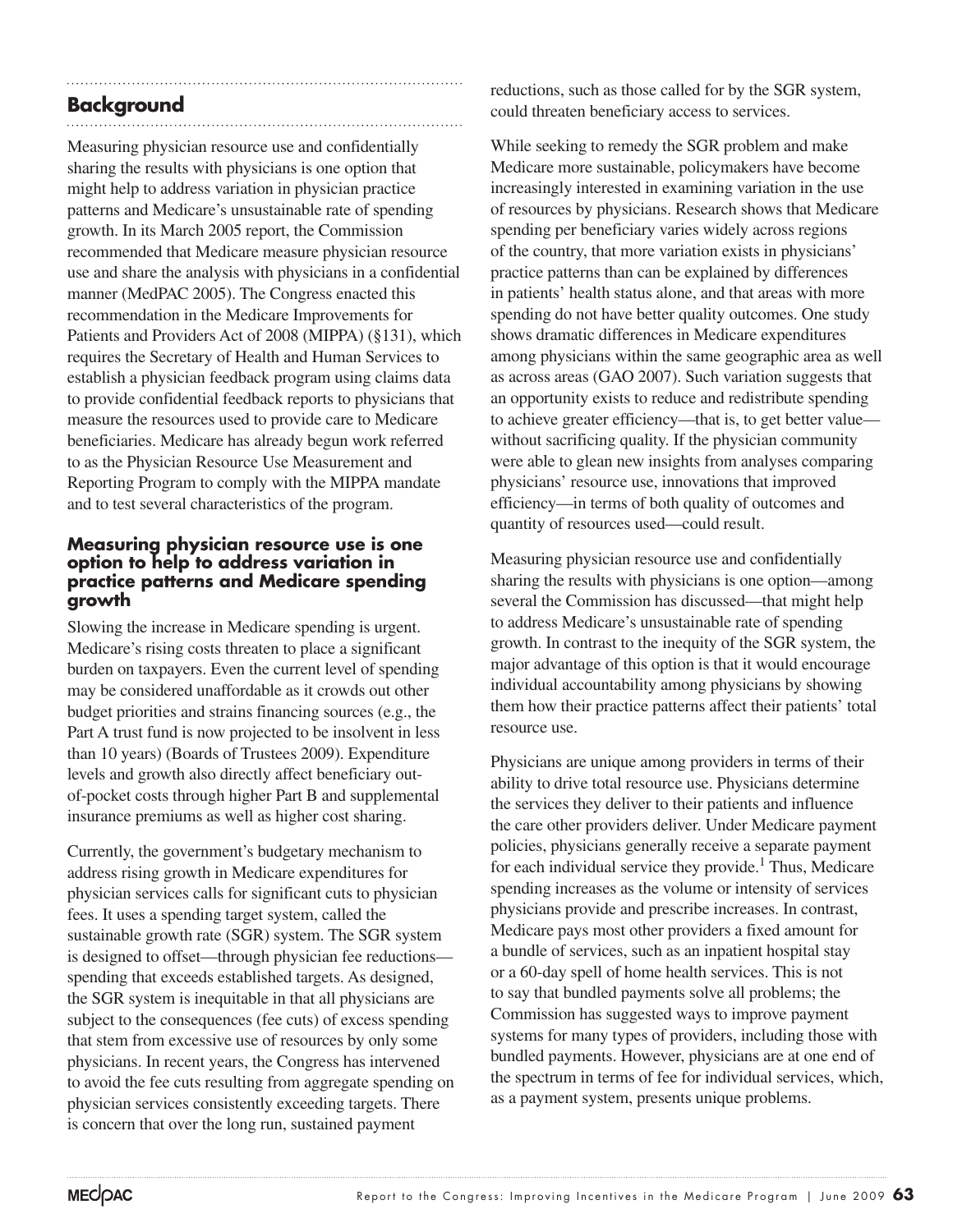Providing confidential feedback could alert physicians to inefficient practice patterns they may not be aware of, spurring them to examine and change their practice styles. Providing such feedback directly to physicians has been shown to have a statistically significant, if small, downward effect on resource use (Balas et al. 1996, Schoenbaum and Murray 1992). Because Medicare is the largest single purchaser of health care, its feedback on resource use measurement is likely to be more successful than previous experience in the private sector. The potential success of Medicare's program will depend in part on a significant investment of resources—in terms of dollars and administrative flexibility. In addition, because Medicare's reports would be based on more patients than reports produced by private plans, they may have greater validity and acceptance from physicians.

#### **MIPPA mandate to establish physician feedback program includes program design flexibility**

MIPPA (§131) requires the Secretary of Health and Human Services to establish a physician feedback program using claims data to provide confidential feedback reports to physicians measuring the resources used to provide care to Medicare beneficiaries (MIPPA 2008).

It grants the Secretary broad flexibility in designing the program. The Secretary may choose to use data from other sources in addition to claims, provide feedback to individuals and physician groups, and include feedback on both utilization and quality of care. The mandate also permits measuring resources on a per episode basis, a per capita basis, or both. The Secretary may adjust data used for the feedback reports for beneficiaries' health status and other characteristics.

MIPPA also grants the Secretary flexibility to focus the physician feedback program on:

- specialties that account for a significant share of Medicare spending,
- physicians who treat high-cost or high-volume (or both) conditions,
- physicians who use a larger amount of resources than other physicians,
- physicians practicing in certain geographic areas, and
- physicians who treat no fewer than an established minimum number of beneficiaries.

MIPPA required that the Secretary implement the program by January 1, 2009, and conduct education and outreach activities for physicians as part of the feedback program. MIPPA requires the Government Accountability Office to evaluate the physician feedback program by March 1, 2011.

#### **Medicare has begun the physician feedback program**

Medicare has begun to test ways to measure physician resource use, distinguish among practice patterns, and share results confidentially with physicians. The work, referred to as the Physician Resource Use Measurement and Reporting Program, complies with the MIPPA physician feedback mandate and will evolve based on experience gained in phases (CMS 2008a). Phase I of the Physician Resource Use Measurement and Reporting Program uses per capita and per episode measurement based on two commercially available software packages (the same ones we have used in our analysis: Symmetry Episode Treatment Groups® (ETGs®), developed by Ingenix, Inc., and the Medical Episode Grouper<sup>®</sup> (MEG<sup>®</sup>), by Thomson Reuters) to analyze Medicare claims, produce alternative resource use reports (RURs) for several acute and chronic conditions, provide confidential feedback to selected physicians, and conduct one-on-one interviews with a sample of physicians who receive feedback. The text box provides more detail on episode groupers.

Phase I of CMS's Physician Resource Use Measurement and Reporting Program focuses on four acute conditions (community-acquired pneumonia, urinary tract infection, hip fracture, and cholecystitis) and four chronic conditions (congestive heart failure, chronic obstructive pulmonary disease, prostate cancer, and coronary artery disease with acute myocardial infarction) (CMS 2008b). For these conditions, the program compares physicians with their specific specialty peers and with more general, aggregated peer groups. The program relies on physician-designated specialty, but physicians can have multiple specialties and may treat different conditions, especially across geographic areas. In our own analyses, we discovered—by working backward from a condition rather than by physician-designated specialty—that conditions were largely treated by a few expected specialties but sometimes were treated by unexpected specialties. These rates differed by condition, but instances occurred for which a not insignificant share of physicians treating a condition were of an unexpected specialty (e.g., orthopedic surgeons treating acute myocardial infarction). CMS's program similarly works backward from a condition to create peer groups that cross specialty designations but tend to treat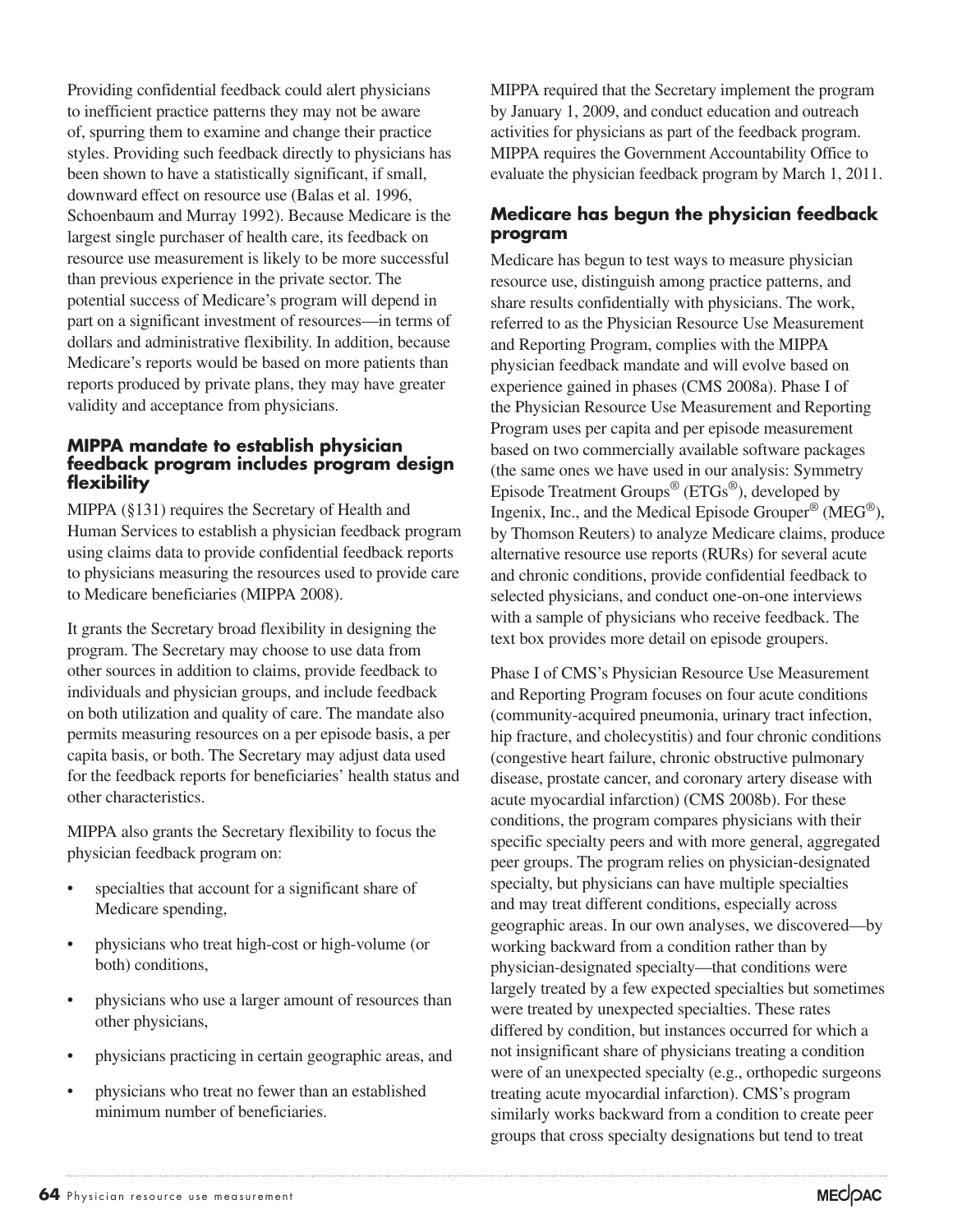## **Episode groupers**

pisode groupers are software packages that<br>use clinical logic to assign claims to clinical<br>distinct episodes of care—a series of clinical<br>related health eggs carriese over a defined time per use clinical logic to assign claims to clinically distinct episodes of care—a series of clinically related health care services over a defined time period, such as all claims related to a patient's diabetes condition. Episode groupers use all types of health care claims: inpatient admissions, physician visits, other outpatient services, and prescription drugs. They risk adjust by controlling for patients' comorbid conditions and other characteristics as well as the severity levels of each condition, allowing episode groupers to make more like-to-like comparisons by comparing similar episode–comorbidity–severity combinations rather than comparing all beneficiaries.

A physician's resource use for selected episodes of care can be compared with the average resource use for similar episodes by peers. This episode-focused comparison may provide more detailed and thus more actionable information than analyses that look at all types of care provided in a physician's practice. For example, a physician might treat certain patients or conditions in a more resource-intensive manner than others, but when all the physician's patients are combined in an analysis of per capita spending, the physician's use of resources appears to be average. An episode grouper has the potential to identify differences in physicians' practice patterns as well as to examine physicians' treatment of certain patients or conditions relative to their peers (e.g., excessive use of advanced imaging). ■

similar conditions. CMS's program is also designed to test multiple geographic areas for comparison (national, state, and hospital service area).

Phase I of CMS's program tests three risk-adjustment approaches. All three approaches use age, sex, and episode severity. The second approach adds beneficiary overall health status (using hierarchical condition category (HCC) scores). The third approach is similar to the second but adds local area characteristics (county physician supply, average income, and racial and ethnic demographics).

Phase I of the program tests six approaches to attribute episodes to physicians:

- Identify the physician billing most evaluation and management (E&M) visits (plurality).
- Identify the physician billing most E&M visits and accounting for at least a minimum share of total episode costs (plurality-minimum).
- Identify the physician billing most "established patient" E&M visits for chronic conditions only (plurality-established).2
- • Attribute the entire cost of an episode to each physician billing for any E&M visit or procedure in the episode (multiple-even).
- Attribute the episode cost to each physician in proportion to billed E&M visits in the episode (multiple-proportional).
- Attribute the entire episode cost to the physician billing for the episode's first E&M visit for acute episodes only (first contact).

(See attribution discussion on p. 70.)

Phase I also tests several comparison approaches. In principle, to measure physicians' efficiency, a physician's resource use for a given episode must be compared with an expected value, often determined by the average resource use of comparable physicians. Under one approach, the program tests using a mean and a median for the expected resource use comparison. As a variant of that approach, the program also explores the right (high cost) and left (low cost) sides of the physician efficiency distribution. CMS is exploring how cut points for defining cost-inefficient and cost-efficient physicians can be set in multiple ways—e.g., two standard deviations from the mean or top or bottom decile.

To gather physician input, CMS distributed RURs to a sample of about 250 physicians in the 12 sites used for the Community Tracking Survey, plus the Baltimore– Washington, DC, area.<sup>3</sup> CMS's contractor to evaluate the physician feedback program, Mathematica Policy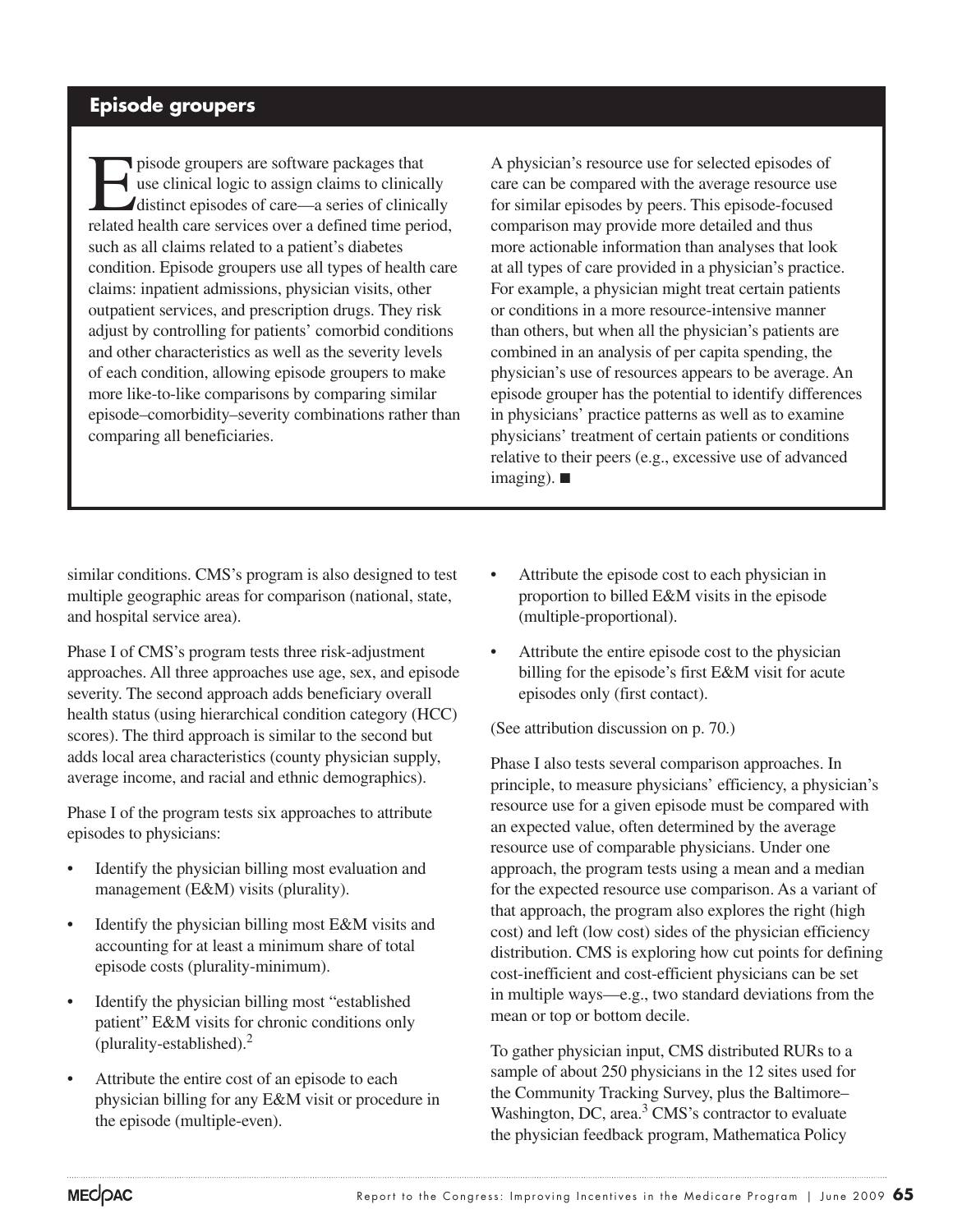Research, Inc., conducted one-on-one interviews with samples of physicians who received feedback. Physicians were asked their opinions of the alternative RURs and methodologies, especially risk adjustment, attribution, benchmarks, per capita measures, composite measures, details about type of cost or service, and RUR layout.

Informed by the results of phase I of the program, CMS will implement phase II, which may expand the evaluation of physician feedback by including additional specialties, conditions, and geographic areas and including feedback on quality measures.

Significant investment is needed for Medicare's physician feedback program to evolve from testing various features with a limited number of physicians to a large, widespread program measuring resource use and giving feedback to many physicians. Developing and implementing transparent Medicare-specific measurement methodology, gathering physician input, focusing on outreach and education, and conducting many other resource-intensive activities will shortly be necessary to give the feedback program a chance to achieve its goals. Shortchanging any of these activities risks the viability of the entire physician feedback program. Calling on Medicare to become a value-based purchaser through activities like physician feedback will require a much larger investment in CMS—in terms of both dollars and administrative flexibility.

## **Medicare's physician resource use measurement program should follow several policy principles**

Given what has recently occurred—we recommended, MIPPA enacted, and CMS has begun a program to implement physician resource use measurement and feedback—it is an opportune time for us to outline how we envision that Medicare's physician resource use measurement program should work. The measurement and feedback program has the greatest chance of achieving the goals of promoting efficiency and discouraging inefficiency if it follows key policy principles, such as adopting a transparent measurement methodology, reaching out to the physician community for input, focusing on education and outreach, and improving the program over time.

Anticipation of Medicare's physician resource use measurement program has led to calls to expand the

program from confidential feedback to other activities, such as public reporting, payment adjustments, and aligning efforts with private payers. These kinds of activities would be transformative steps toward Medicare becoming a value-based purchaser. However, the Commission is concerned that expanding beyond confidential feedback too rapidly could lead to a flawed physician resource use measurement program and that even the appearance of moving too rapidly could undermine physician and beneficiary confidence in the program. The Commission has recommended that Medicare design physician resource use measurement so as to be prepared for any eventual public reporting and payment adjustments. First, Medicare and the physician community will need time to learn from the experience of confidential feedback. In the meantime, Medicare is gaining related experience through public reporting of physicians participating in the Physician Quality Reporting Initiative, paying physicians based on quality reporting, and sharing claims data with other entities through the Generating Medicare Performance Results Project and Chartered Value Exchanges (Milgate 2008). Together, these experiences should inform decisions about the future direction for the physician resource use measurement program.

#### **Adopt measurement methodology that is transparent**

Before Medicare finalizes the confidential physician feedback program, it should make publicly available an explanation of its measurement methodology and a description of the data sources used. Currently, CMS's Physician Resource Use Measurement and Reporting Program relies on commercially available episode grouper software packages, which allows the agency to evaluate the software packages' features that can be included in a Medicare-specific, open source software package. However, the Commission has never expected the Medicare program to purchase off-the-shelf software with proprietary, black-box methodology; CMS does not normally pursue such a strategy. It usually contracts with vendors to develop tailored programs, such as is done for the Medicare severity–diagnosis related groups used in the inpatient hospital payment system. Similarly, the episode grouper CMS finally decides on for its physician resource use measurement program should use a Medicare-specific, transparent method. (Existing episode grouper methodology has become more transparent. In March 2009, Ingenix, Inc., released its ETG measurement methodology for public review and comment (Ingenix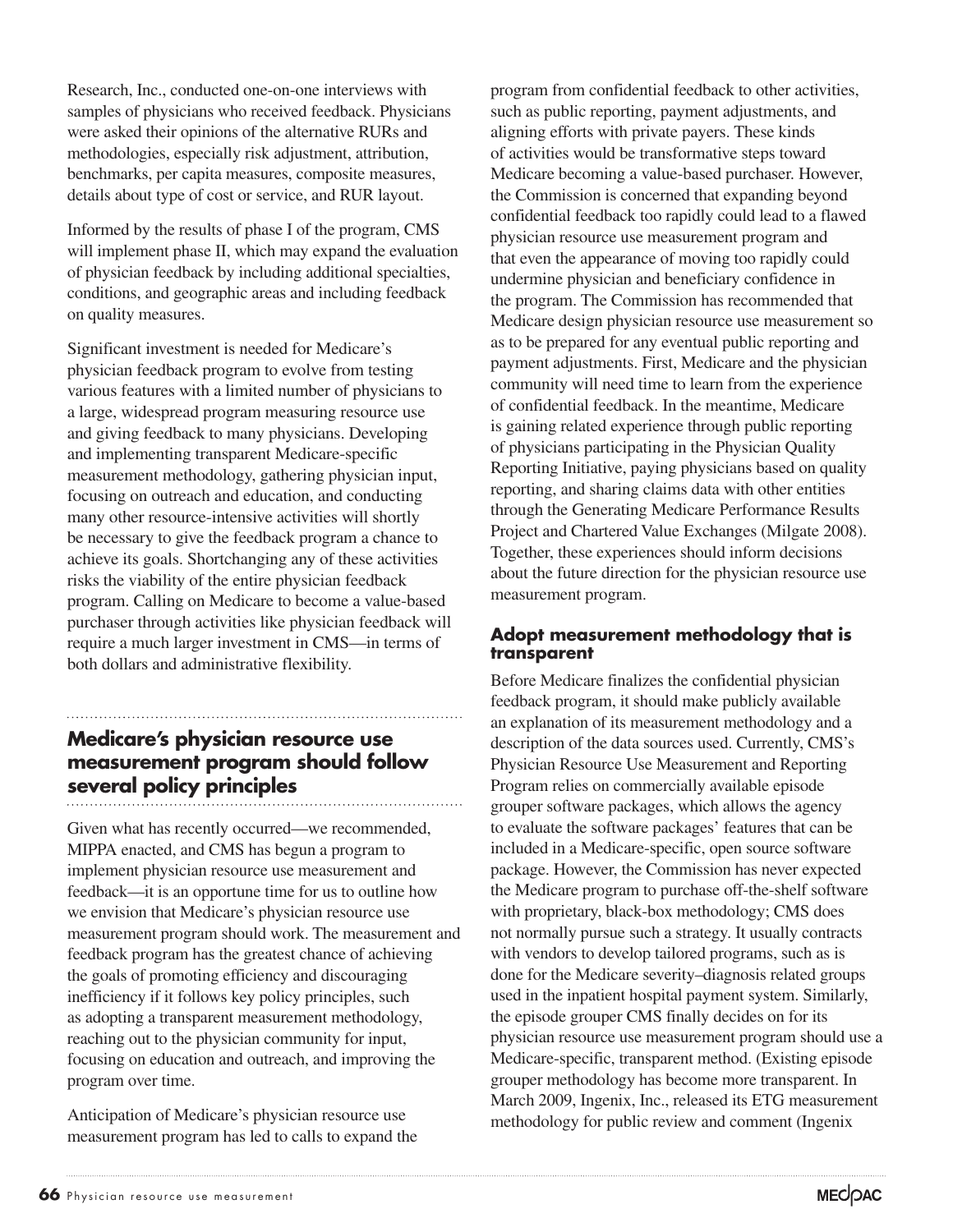2009).) The program CMS selects could be provided by one of the existing episode grouper software companies, tailored to suit Medicare's needs. Existing episode grouper software has been used by private payers. Since Medicare was not a customer until recently, the software was not developed with the program's unique characteristics in mind. Therefore, existing software may need to be modified to suit the Medicare program.

#### **Adopt measurement refinements as program evolves**

Medicare should not wait until the measurement methodology is perfected to implement the physician feedback program. Since the proposed resource use measurement program relies on confidential feedback to educate physicians, it should begin as soon as possible with as many measures as are ready. Measures can be refined and new ones added over time.

Ideally, changes in physicians' year-to-year resource use measurement results should be due to changes in their practice patterns alone rather than to changes in measurement methods. However, this program will be a new endeavor for Medicare. It is unrealistic to expect the measurement methodology used in the first year to remain unchanged in future years. One way to help deal with these changes is to pilot test any future refinement by including new measures, highlighted as such, in detailed feedback for a year or two before including them in overall scores.

### **Ensure that feedback is actionable**

Feedback should include detailed breakouts—such as by type of service, provider, and condition—in addition to overall scores in such a way that it is clear to physicians which aspects of their practice patterns they should act on (Figure 3-1, p. 68). (This sample feedback form has not been used in any feedback programs and is provided for illustrative purposes. Other feedback forms, including the one used by the Medicare program, differ from this one.) For example, some physicians treat diabetic patients in a more resource-intensive manner or use more intensive imaging services than their peers. Providing detailed information in addition to aggregate measures makes physician feedback more actionable by identifying differences in practice patterns that influence physicians' overall feedback results.

Medicare will need to balance the value of providing physicians with detailed information about total resource use with beneficiaries' right to privacy.

Detailed information about services provided by other physicians and other types of providers would greatly enhance physicians' ability to evaluate their practice and referral patterns. Without this type of information, it is unreasonable to expect physicians to significantly improve care coordination and chronic disease management and achieve many similar policy goals. However, sharing information on care not directly provided by that physician—even providing a list of other physicians caring for a patient—can easily run afoul of beneficiary (and other physician) privacy rights. Perhaps a way for the Medicare program to balance these two competing goals is to ensure that sufficient information is provided to physicians to make them aware of their relative performance and to strive to provide as much additional information as possible to support care coordination. In other words, information about resource use can be aggregated in a way that physicians can see that they are more or less efficient than their peers without disclosing information about specific services provided to individual patients or by individual providers. For physician feedback to also support care coordination, the Medicare program should strive to include more detailed information, especially the names of other providers involved in the physician's episodes. This information would not reveal the average efficiency scores of other physicians, but it would allow physicians to act on feedback by discussing treatment patterns with their colleagues. The ability to call other physicians to discuss the treatment of patients is at the heart of care coordination.

We want to be clear that the feedback will not answer all questions about how to improve practice patterns for greater efficiency. The success or failure of the feedback program will depend on Medicare's ability to forge a collaborative partnership with physicians and on the physician community's willingness to embrace thoughtful examination of their practice patterns. Physicians will have to come together in professional societies and other organizations to learn from feedback and discuss how best to improve efficiency and then act on these decisions.

#### **Risk adjust data to ensure appropriate comparisons**

MIPPA gives the Secretary discretion to adjust data used for the feedback reports for beneficiaries' health status and other characteristics. The program must make such adjustments to measure resource use as accurately as possible.<sup>4</sup> Risk adjustment can help to indicate when resources are overprovided to healthy patients as well as when resources are underprovided to patients in greater need.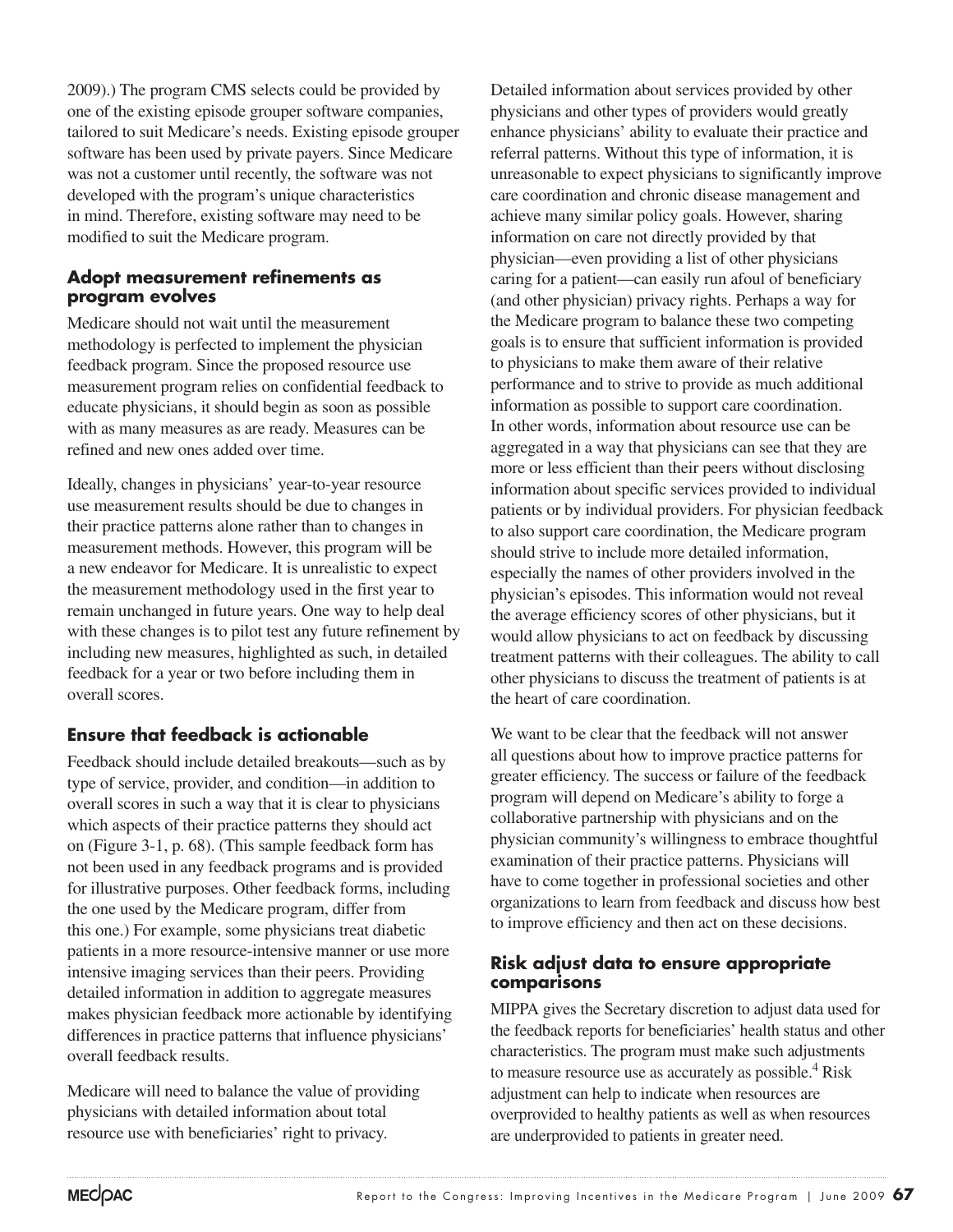#### **Example of first page of a physician feedback form FIGURE 3-1 F i gure 3–1**

#### **Example of the first page of a physician feedback form**

| <b>Summary of patterns of care</b> |                              |                              |  |
|------------------------------------|------------------------------|------------------------------|--|
| Name:<br>Peer group:               | John Smith, MD<br>Cardiology | Peers' average<br>Cardiology |  |
| Total spending:                    | \$XXX, XXX                   | \$YYY, YYY                   |  |
| Number of patients:                | XХ                           | VΥ                           |  |
| Cost per patient:                  | \$X, XXX                     | \$Y, YYY                     |  |
| Number of episodes:                | XХ                           |                              |  |
| Cost per episode:                  | \$X, XXX                     | \$Y, YYY                     |  |
| Episodes per patient:              |                              |                              |  |
| Average patient health status:     | X.XX                         | Y.YY                         |  |

#### **Summary of top 10 episodes by total cost**



Note: E&M (evaluation and management), PAC (post-acute care).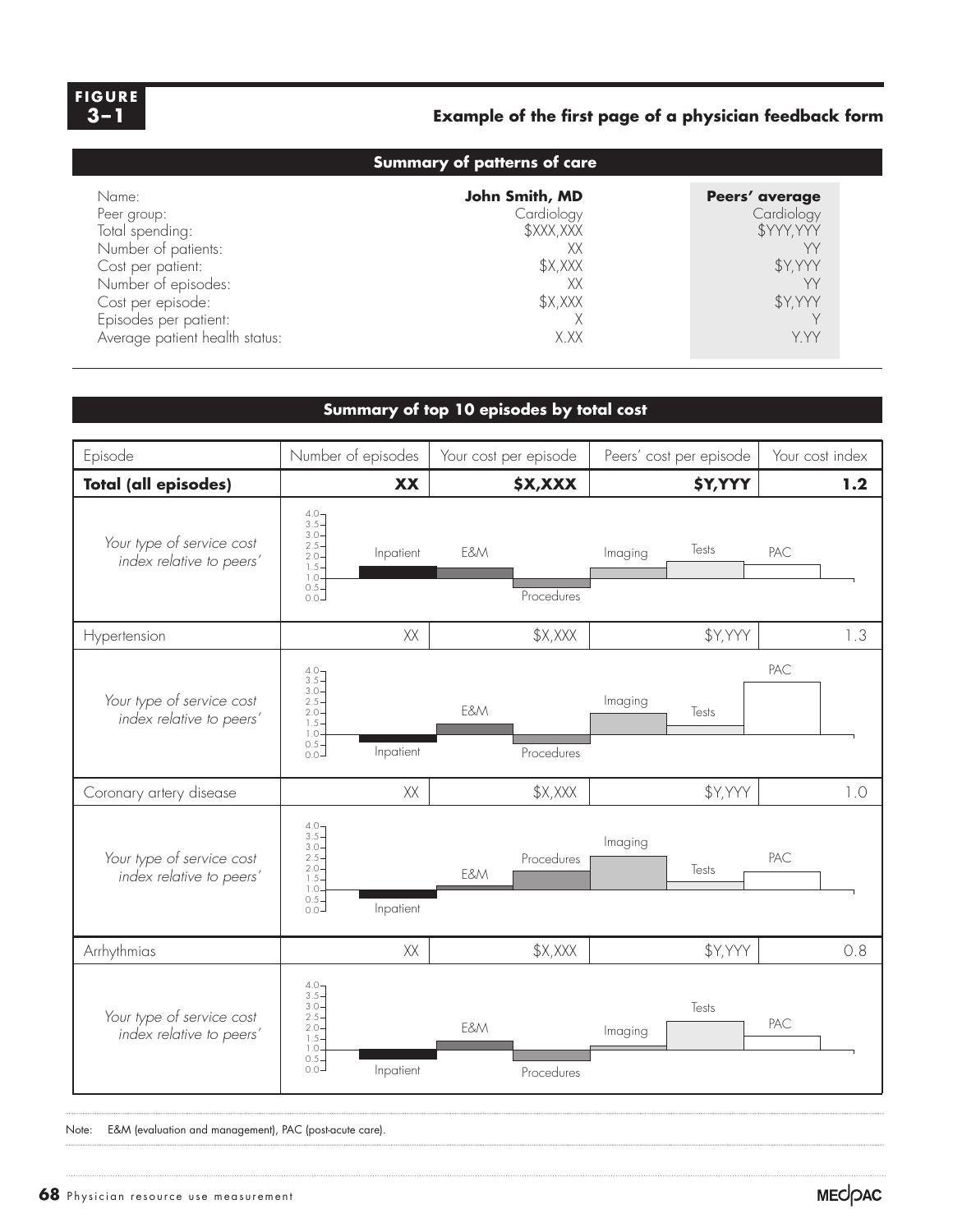Existing episode grouper software packages do risk adjust for disease stages, patients' comorbid conditions, and other characteristics. The methods are somewhat similar to those included in the CMS–HCC risk-adjustment method used by Medicare to adjust Medicare Advantage plans' payments for the health status of their enrollees. An appropriate risk-adjustment method, such as CMS–HCC, should be used for beneficiary-level measures of resource use, such as per capita utilization.

We have conducted our analysis by comparing physicians only with others in the same specialty and the same metropolitan statistical area (MSA) (see text box, p. 71). This is a conservative methodology, in that it is less likely to find differences among physicians' efficiency than comparing against national averages. It also helps to offset one of the limitations of risk adjustment based on diagnoses: Individuals who receive more health services are likely to have more (and more serious) diagnoses coded than individuals who receive fewer health services, even when factors other than health, such as the supply of specialists, influence the amount of health services.

Some researchers have suggested comparing across specialties or geographic areas. If Medicare were to do so, it would be critical that the program not adjust away any spending differences that Medicare should be concerned about, such as spending differences correlated with differences in the supply of specialists. In other words, risk adjustment is designed to help match spending to patients. One expects patients who are old and sick to cost more than those who are young and healthy. Physicians should not be held accountable for these resulting spending differences; therefore, we try to risk adjust for these differences. However, patients' costs are influenced by other factors, such as the types of physicians they visit and where they live. Physicians should be held accountable for spending driven by some of these factors, and therefore one should measure these spending differences and not risk adjust for them.

#### **Use multiple measures of resource use to produce more meaningful results**

The physician feedback program should have the flexibility to measure physician resource use on both a per episode and a per capita basis (Figure 3-1). Both methods analyze claims data to better understand physicians' practice patterns. Episode-based methods group claims into clinically distinct episodes of care and then compare resource use for similar episodes. Per capita–based methods analyze total resource use for each patient or each

beneficiary in an area. Together these measures more fully capture the relevant characteristics of physicians' practice patterns by revealing physicians' resources used in an episode and the number of episodes per patient. Relying on either measure alone could mask differences between physicians and even allow gaming such as generating more episodes to appear more efficient on a per episode basis. Additional measures—such as rate of prescribing generic drugs and use of basic versus advanced imaging should also be included when warranted to produce a more complete picture of resource use. As a practical matter, however, the program cannot wait for implementation until all these measures are ready. Instead, the program should begin with as many appropriate measures as it reasonably can and transition to implementation of the full measurement set. The program should be flexible enough to weight or even exclude measures where appropriate.

#### **Obtain physician input on resource use measurement program**

The program will need to balance Medicare's need to make methodology decisions necessary to begin implementation with physicians' right to be fairly measured. In seeking this balance, the program will need—and has already begun—to obtain physician input. First, CMS's Physician Resource Use Measurement and Reporting Program obtains physician input through oneon-one interviews with select physicians who receive feedback under the program. Second, the Medicare program will need to continue to obtain physician input over time. To this end, the agency will need to consult with physicians and may want to consider working with formal physician advisory boards and through informal interactions with physician organizations and individual physicians. Third, CMS should include, as part of the physician proposed rule published each year, a description of planned changes to the resource measurement program's methodology, feedback process, or other issues. Finally, once Medicare implements confidential feedback, as long as it seeks physicians' reactions, it will essentially operate a continuous physician comment period.

#### **Provide feedback to nonoutlier as well as outlier physicians**

In principle, the feedback component of the resource use measurement program is intended to change the behavior of physicians. Some suggest providing feedback only to physicians whose clinical practices fall outside the norm (outliers), creating system inefficiency, adversely affecting quality, or both. In this case, feedback would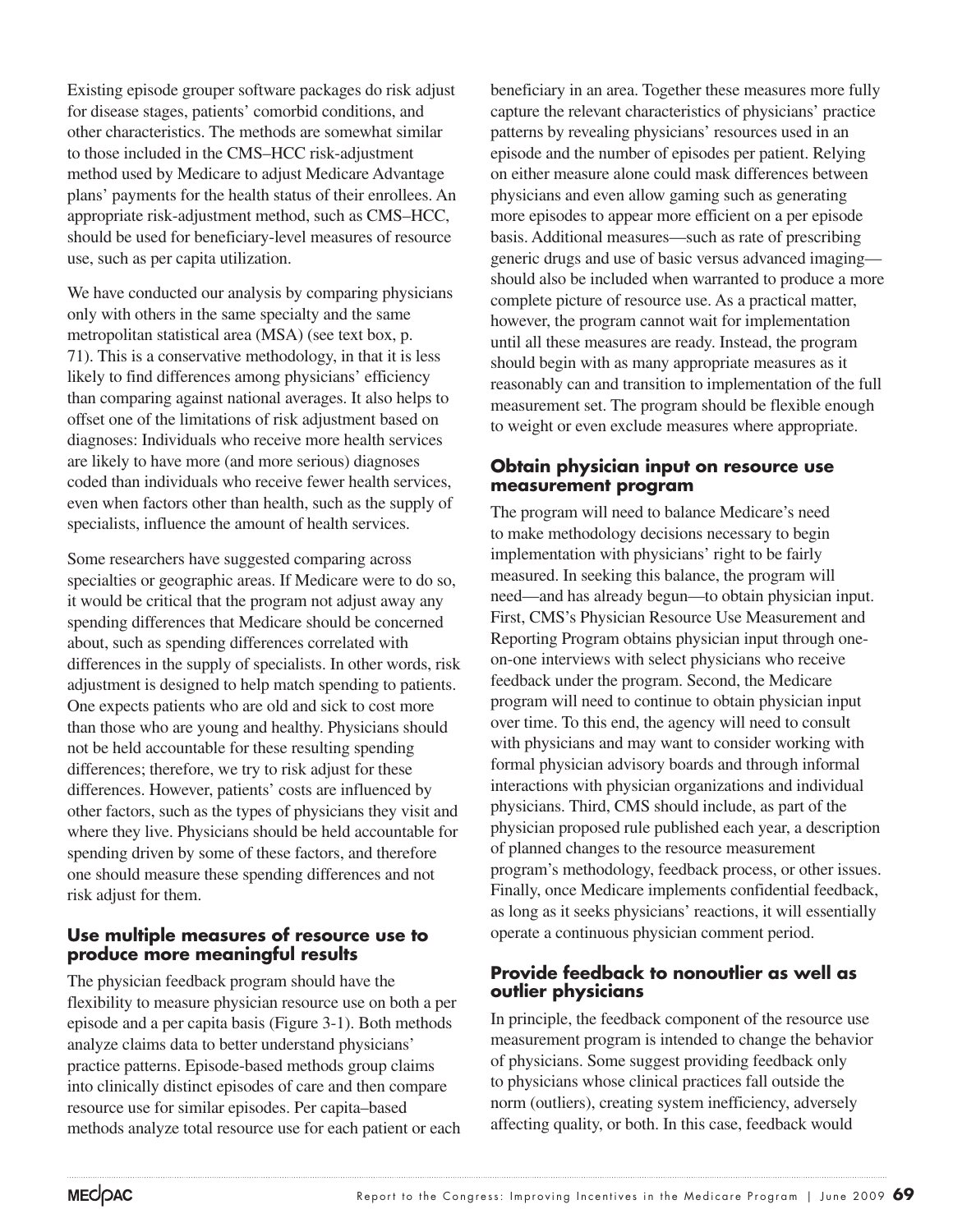## **TA B L E**

#### **3–1 Physicians' 2002 efficiency scores are highly correlated with their 2003 scores, using either multilevel or Monte Carlo models**

| <b>MSA</b>        | <b>Multilevel</b> | <b>Monte Carlo</b> |
|-------------------|-------------------|--------------------|
| Boston, MA        | 0.90              | 0.87               |
| Greenville, SC    | 0.91              | 0.89               |
| Miami, FL         | 0.88              | 0.86               |
| Minneapolis, MN   | 0.86              | 0.84               |
| Orange County, CA | 0.89              | 0.84               |
| Phoenix, AZ       | 0.90              | 0.88               |
| Total             | 0.89              | 0.87               |

Note: MSA (metropolitan statistical area). Physicians with fewer than 20 episodes were excluded from the analysis. Correlation coefficients measure how the ranks of items in two different lists compare. A perfect correlation of 1.00 means that the items are at exactly the same rank in both lists. A coefficient of 0 means that there is no relationship between the rank of items on the two lists.

Source: MedPAC analysis of 100 percent sample of 2001–2004 Medicare claims using the Thomson Reuters Medical Episode Grouper®.

be provided only to physicians whose resource use exceeded a certain threshold, physicians who treated higher cost or more common conditions, or other subsets of physicians. Focusing on such outliers would be more feasible administratively and less costly, while offering the opportunity for some positive impact by altering the practice patterns of the most inefficient physicians.

Alternatively, advantages exist to providing feedback to most Medicare physicians. Giving detailed feedback to physicians across the entire efficiency distribution would allow even nonoutliers to recognize any of their own inefficient practices—such as ordering duplicative tests or overusing advanced imaging—and to work toward improving them. As a practical matter, however, the program could not be expected to provide feedback to all physicians who treat Medicare beneficiaries. Instead, the program is designed to measure and compare physicians' resource use with their peers' use only if they provide enough of a beneficiary's care to be considered responsible for the beneficiary or a given episode of care and if they treat enough beneficiaries and episodes to warrant comparison.

#### **Measure and provide feedback to both individual physicians and group practices**

The physician feedback program should use individual physicians as the basic building block of resource

use measurement methodology but be capable of aggregating these measures in multiple ways—such as by physician group practice or by accountable care entities—for confidential feedback. This capacity will allow the program maximum flexibility in applying the measurement results in multiple ways to tailor feedback reports to best suit physicians' preferences. It also will allow the program to measure the nearly 40 percent of physicians who continue to work as solo practitioners (Hing and Burt 2008).

### **Focus on education and outreach**

MIPPA requires that Medicare conduct education and outreach activities as part of the physician feedback program. Merely mailing physicians a feedback report is not enough. At a minimum, physicians need to be able to contact someone for answers to their questions. We learned through site visits that education and outreach are often neglected aspects of physician resource use measurement programs and that this oversight impairs these programs' chances of success. Given CMS's limited resources and numerous responsibilities, these new efforts will be challenging. CMS could partner with other entities, including physician organizations and specialty societies, to support physicians in interpreting feedback reports and using them to improve practice patterns. Another possible approach is to redirect the Quality Improvement Organizations' scopes of work to these efforts.

## **Other issues important to physician resource use measurement include stability of results over time and attribution methods**

In our ongoing physician resource measurement analyses of using Medicare claims and episode grouper software, we most recently explored the stability of results over time and the trade-offs among different methods for deciding which physicians to hold responsible for a beneficiary's episode of care. The strong correlations in physicians' efficiency scores over time suggest that those scores are generally stable over time. The existence of advantages and drawbacks of various attribution methods means that CMS may need to consider using more than one attribution method in its fully implemented physician resource use measurement program.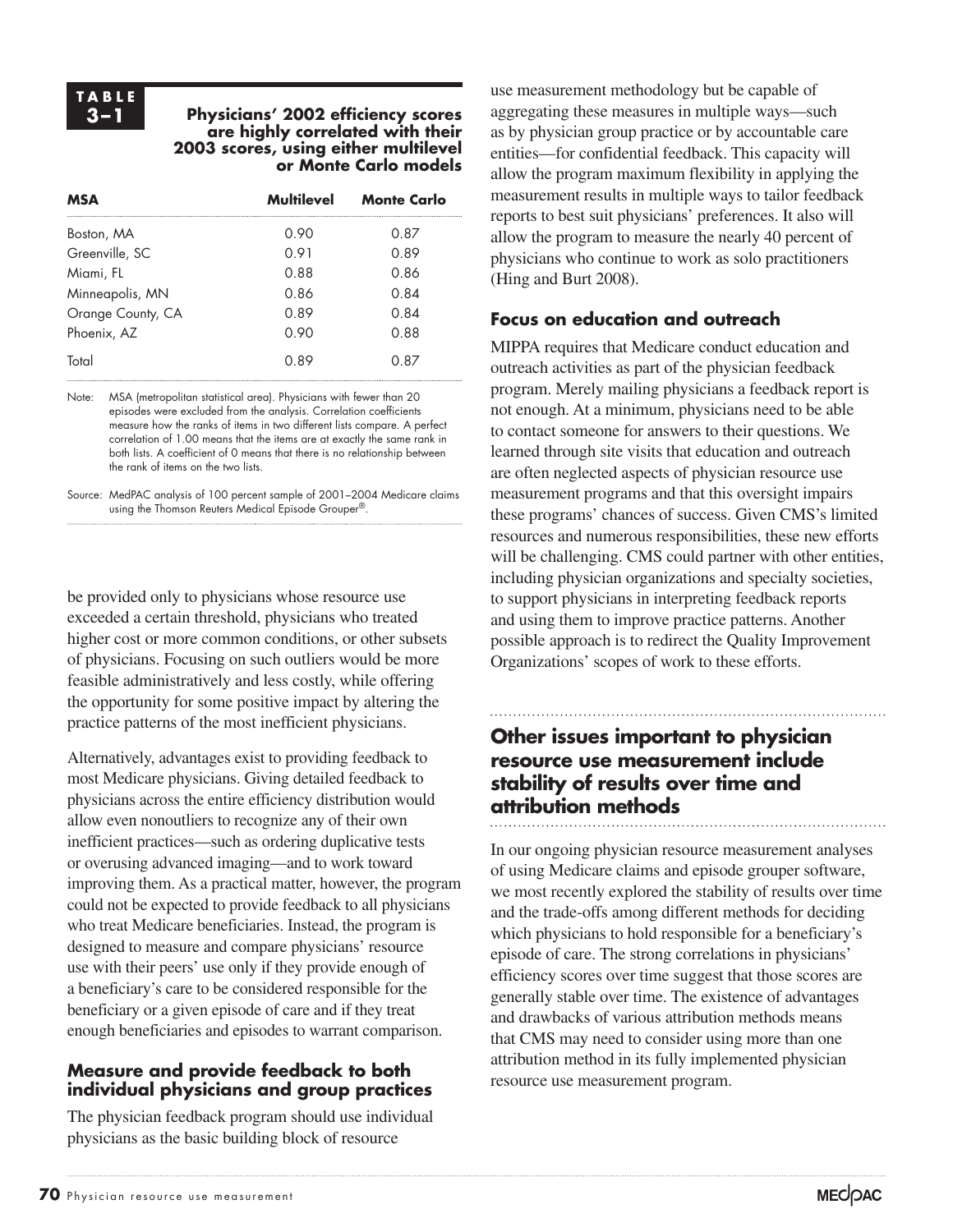## **Statistical methodology**

The analysis to evaluate the year-to-year stability<br>of physicians' efficiency scores was conducted<br>by Thomson Reuters using the firm's Medical of physicians' efficiency scores was conducted by Thomson Reuters using the firm's Medical Episode Grouper® (Thomson Reuters 2009b). We used two statistical models to compare physicians' observed resource use with their peers' (expected) resource use. The two models build on the simple observedto-expected ratios that are generally used. (Peers are defined as physicians in the same specialty in the same metropolitan statistical area (MSA).) In each case, the observed resource use is the same; what differs is the measure of expected resource use. Both the multilevel regression and the Monte Carlo randomization models calculate expected resource use taking into account case-mix variation. As in any calculation of a threshold, it is up to the judgment of the analyst to decide what

#### **Physicians' efficiency scores are stable over time**

To determine the stability of physician efficiency scores developed from our resource use analyses, we compared physicians' efficiency scores (measures of relative resource use) over two points in time—2002 and 2003 (Thomson Reuters 2009b). Correlations between 2002 and 2003 efficiency scores, weighted by each physician's average number of episodes per year, are shown in Table 3-1. The correlations were high, indicating good year-toyear stability in the efficiency scores using two statistical methods—one based on a multilevel model and the other based on a Monte Carlo model (see text box on statistical methodology). Physicians with high efficiency scores in 2002 tended to have high scores in 2003 and vice versa.

In addition to comparing all physicians' efficiency scores year to year, we further analyzed physicians whose efficiency scores qualified them as outliers in 2002. A physician was considered an outlier in 2002 if the physician's observed score differed statistically from his or her risk-adjusted expected score at the 0.0001 significance level. Further, that physician would be considered an outlier in both 2002 and 2003 if the physician's 2003 observed score also differed from his or her risk-adjusted score at the 0.05 level of statistical significance. Setting the threshold in this way gives us great confidence that

threshold defines an outlier. To be conservative, we chose to set relatively high thresholds for identifying outlier physicians.

We used Medicare claims for beneficiaries living in six MSAs: Boston, MA; Greenville, SC; Miami, FL; Minneapolis, MN; Orange County, CA; and Phoenix, AZ. We standardized payments by excluding variation in resource costs due to geographic differences in input costs or policy considerations (e.g., teaching hospital payments). For this analysis, we wanted resources spent on, for example, a hospital admission for stroke to be comparable across geographic areas and facility types. Removing the effects of payment policies allowed us to conclude that underlying differences in clinical resource use were due to differences in practice patterns. ■

we are not identifying false-positive outliers—that is, physicians whose practice styles appear unusually high because of random fluctuation. Using this definition, we found that of the 611 outliers in 2002, 572 (94 percent) were also outliers in 2003. The 6 percent of physicians who were labeled outliers in 2002 but not in 2003 may have been "false positives." Alternatively, it is possible that these physicians were truly outliers in 2002 and truly not outliers in 2003. One would expect some natural variation in physicians' efficiency from year to year.

#### **Trade-offs between using single and multiple attribution**

One of the main goals of grouping claims into episodes is to attribute the care provided during those episodes to particular physicians and ultimately to quantify how efficient their use of resources was for their patients. In the private sector, some plans—such as HMOs that use gatekeepers—formally assign patients to a primary care physician, so attribution is relatively straightforward. However, in other plan types and in the Medicare feefor-service program, patients have the freedom to see any physician. This structure makes attribution less straightforward. In these cases, users of episode grouper software rely on patterns in claims data to attribute episodes to physicians.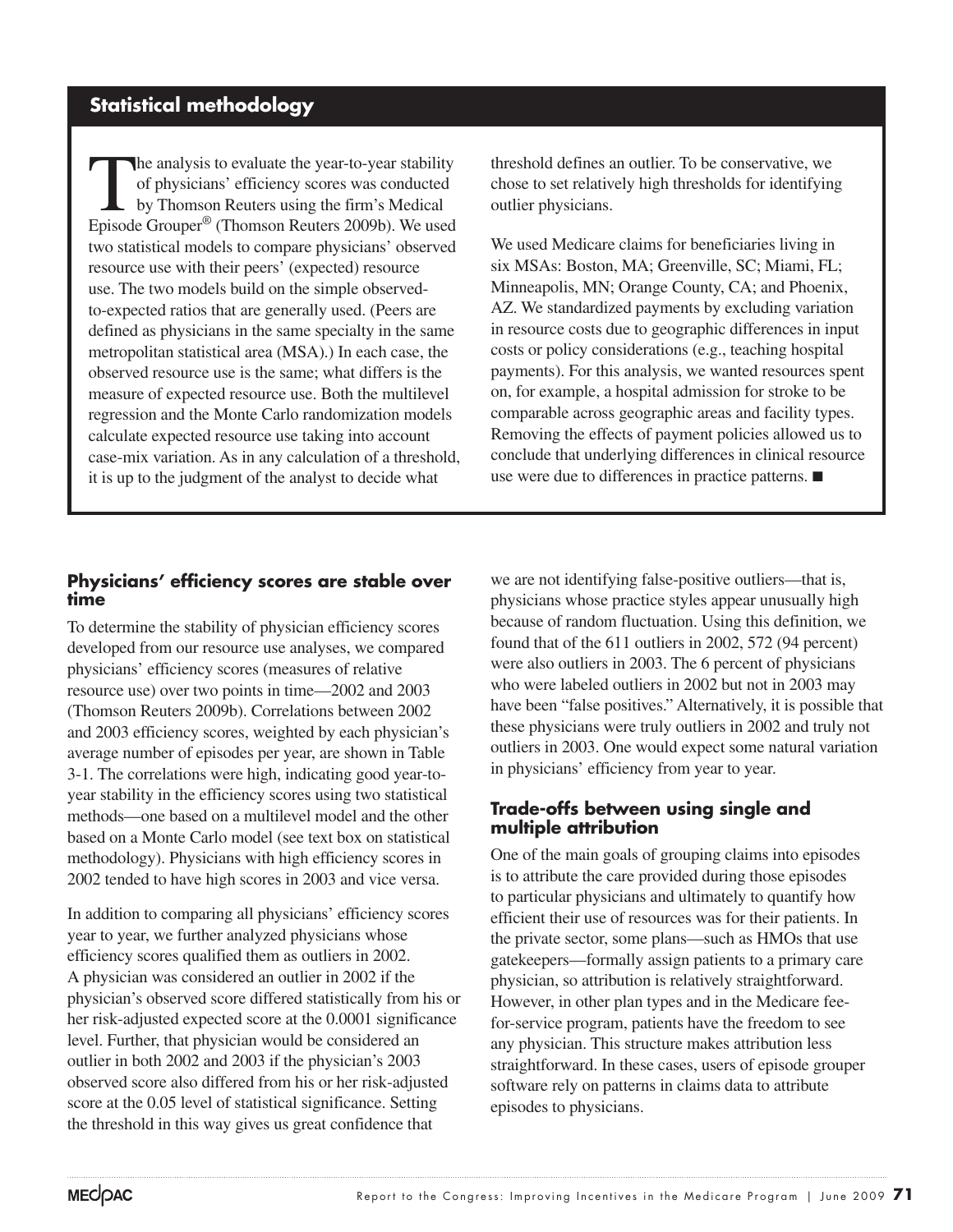#### **3–2 The number of physicians, the number of physicians who submitted any claim for at least 20 episodes, and the mean number of episodes per physician varied by MSA**

| <b>Total physicians</b> |                | 2002   |                                       |               | 2003           |                                |     |     |
|-------------------------|----------------|--------|---------------------------------------|---------------|----------------|--------------------------------|-----|-----|
| MSA<br>2003<br>2002     | Number Percent |        | <b>Mean episodes</b><br>per physician | <b>Number</b> | <b>Percent</b> | Mean episodes<br>per physician |     |     |
| Boston, MA              | 16.495         | 17.191 | 11.111                                | 67%           | 314            | 11.615                         | 68% | 337 |
| Greenville, SC          | 2.715          | 2.948  | 2.137                                 | 79            | 623            | 2.254                          | 76  | 613 |
| Miami. FL               | 6.331          | 6.654  | 4.787                                 | 76            | 409            | 4.969                          | 75  | 417 |
| Minneapolis, MN         | 10.015         | 10.565 | 7.098                                 | 70            | 271            | 7.486                          | 71  | 268 |
| Orange County, CA       | 6,570          | 6.835  | 4.450                                 | 68            | 343            | 4.715                          | 69  | 347 |
| Phoenix, AZ             | 8.338          | 8.946  | 5.950                                 | 71            | 328            | 6.411                          | 72  | 338 |
| Total                   | 50.464         | 53.139 | 35,533                                | 70            | 343            | 37,450                         | 70  | 352 |
|                         |                |        |                                       |               |                |                                |     |     |

**Physicians who submitted any claim for at least 20 episodes** 

Note: MSA (metropolitan statistical area). The 20-episode minimum was selected for illustrative purposes only.

Source: MedPAC analysis of 100 percent sample of 2001–2004 Medicare claims using the Thomson Reuters Medical Episode Grouper®.

A key question about how to attribute episodes to physicians is whether to use single attribution (holding a single physician responsible for the care provided) or multiple attribution (holding more than one physician responsible for the care provided). Single attribution is designed to identify the "decision maker," perhaps the primary care physician, and hold this individual responsible for all care rendered. Multiple attribution acknowledges that the decision maker, if there is one, has incomplete control over treatment by specialists and other physicians, even if the decision maker referred the patient to those other physicians.

For our analysis to date we have used a single attribution method with a 35 percent threshold of E&M dollars; that is, if a physician was responsible for at least 35 percent of the E&M dollars in a given episode, we attributed that episode, and all its costs, to that physician. Policymakers should not interpret our use of a 35 percent threshold of E&M dollars as a recommendation. In fact, attribution methods and their policy implications warrant further discussion.

### **Results of attribution analysis**

There are significant trade-offs between attribution methods, so we wanted to examine whether a quantitative analysis yielded a clearly preferable method. To explore attribution methods, we compared resource measurement

results using multiple attribution with those using single attribution. Table 3-2 shows—for each of the 6 MSAs examined in 2002 and 2003—the total number of physicians, the number of physicians who submitted any claim for at least 20 episodes (the required minimum for a physician to be included in the analysis), and the average number of episodes per physician (Thomson Reuters 2009a). (Researchers who use episode groupers generally agree that it is statistically invalid and unfair to calculate efficiency scores for physicians with too few episodes. We selected 20 episodes as a minimum for illustrative purposes; this selection should not be viewed as a policy recommendation.) The number of physicians who submitted any claim for at least 20 episodes was generally greater than the number of physicians who were attributed responsibility for episodes, which varied by attribution method. Within each MSA, the three sets of numbers were similar for the two years, whereas the three sets of numbers varied substantially by MSA. For example, the total number of physicians in each MSA ranged from fewer than 3,000 in Greenville to more than 16,000 in Boston.

We examined four methods of attributing episodes to physicians, based on a combination of the following variables: episodes associated with a single physician, episodes associated with multiple physicians, physician expenditures identified for E&M services (E&M dollars), and physician expenditures identified for all Medicare-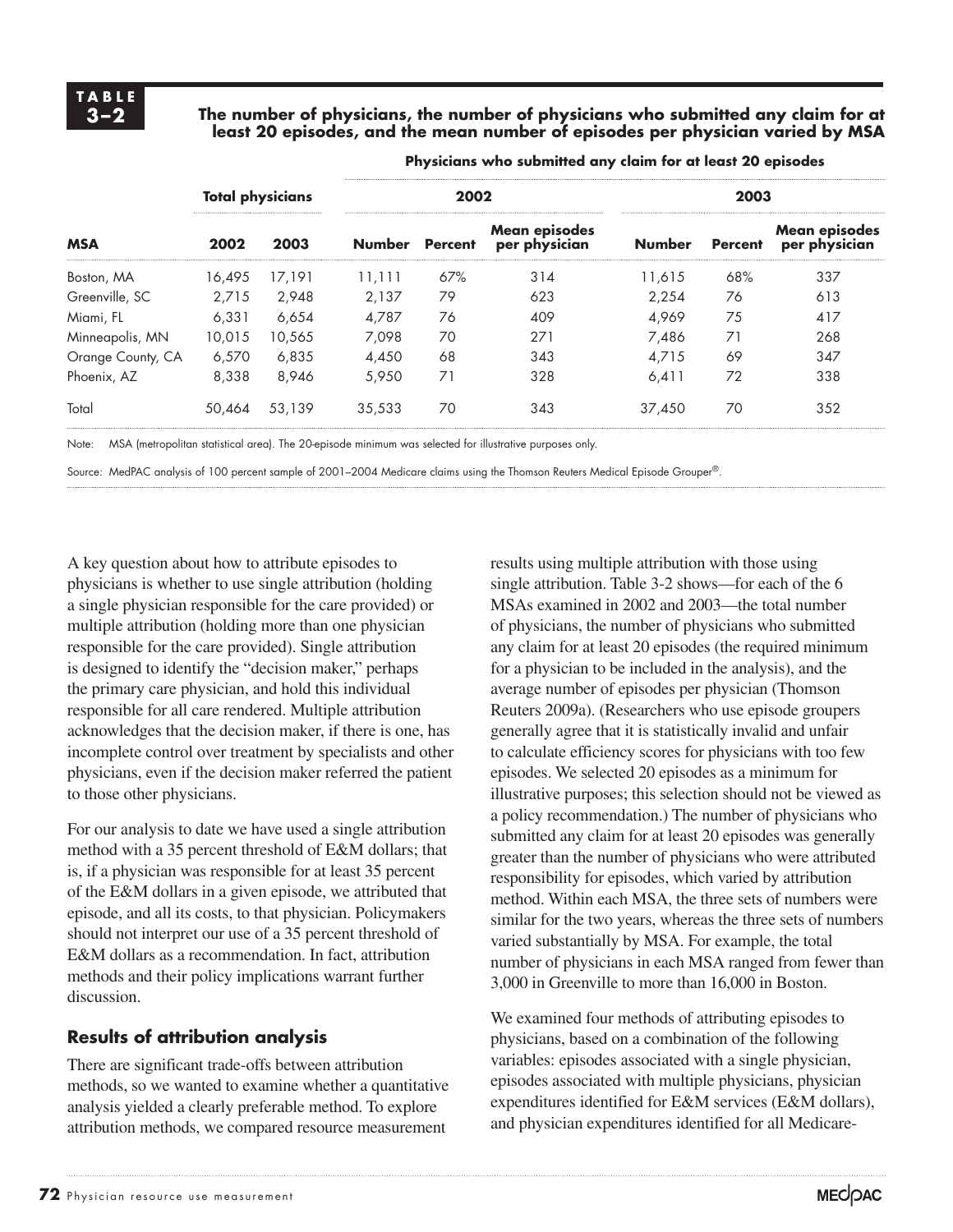covered services (total dollars).<sup>5</sup> The four attribution methods are depicted in Figure 3-2. All four methods calculate ratios of observed-to-expected (O/E) resource use, using an average of episode-level O/E ratios, which we found to be preferable to calculating O/E ratios using ratios of average dollars.<sup>6</sup>

We compared results for each of the attribution methods. Both the choice of using single versus multiple attribution and using E&M versus total dollars affected the share of physicians to whom at least 20 episodes are attributed. As one would expect, the number of physicians who are attributed at least 20 episodes differed by attribution method, with multiple attribution methods resulting in more physicians meeting this threshold than single attribution methods (Table 3-3). Similarly, attribution methods based on total dollars resulted in more physicians meeting the 20-episode threshold than those based on E&M dollars, but this difference (total versus E&M) was smaller than the difference between multiple and single attribution methods.

## **TA B L E**

**3–3 Multiple attribution based on total dollars produced the greatest number of physicians meeting the 20-episode minimum requirement for inclusion in our measurement analysis**

| <b>Attribution method</b> | Name                    | <b>Percentage of</b><br>physicians<br>attributed at least<br>20 episodes |
|---------------------------|-------------------------|--------------------------------------------------------------------------|
| Multiple attribution      |                         |                                                                          |
| Based on total dollars    | Mт                      | 70.4%                                                                    |
| Based on F&M dollars      | M⊧                      | 55.6                                                                     |
| Single attribution        |                         |                                                                          |
| Based on total dollars    | $\mathsf{S}_\mathsf{T}$ | 53.9                                                                     |
| Based on F&M dollars      | S⊧                      | 48.0                                                                     |

Note: E&M (evaluation and management). The 20-episode minimum was selected for illustrative purposes only.

Source: MedPAC analysis of 100 percent sample of 2001–2004 Medicare claims using the Thomson Reuters Medical Episode Grouper®.

We were also interested in the effect different attribution methods had on physicians' O/E ratios. The correlations among the four attribution methods are shown in Table 3-4 (p. 74). These correlations are based on physicians to whom at least 20 episodes were attributed under both methods being compared, and the physicians were weighted by the average number of episodes in both methods. For example, if a physician had 20 episodes attributed using the multiple attribution based on E&M dollars ( $M<sub>E</sub>$  attribution method) and 30 episodes using the single attribution based on E&M dollars ( $S_E$  attribution method), that physician would have been included in the calculation of the correlation between  $M_E$  and  $S_E$  with a weight of 25. Only the correlations for 2003 are shown; there was little difference between the 2002 correlations and the 2003 correlations.

Single attribution and multiple attribution indices give very similar results based on E&M dollars (0.97); the correlation is similarly high for indices based on total dollars (0.95). The correlations are somewhat lower between 0.86 and 0.91—when comparing  $S_E$  and  $M_E$ indices with indices based on total dollars  $(S_T \text{ and } M_T)$ . Therefore, the attribution method selected does not significantly affect physicians' O/E ratios. Physicians who appear to be efficient (or inefficient) under one attribution

#### **3–2 Four methods for attributing episodes to physicians 6-1 Four methods for attributing**



Note: E&M (evaluation and management). Single attribution methods result in a weight of 1 for the physician attributed responsibility for the episode and 0 for all other physicians involved with the episode.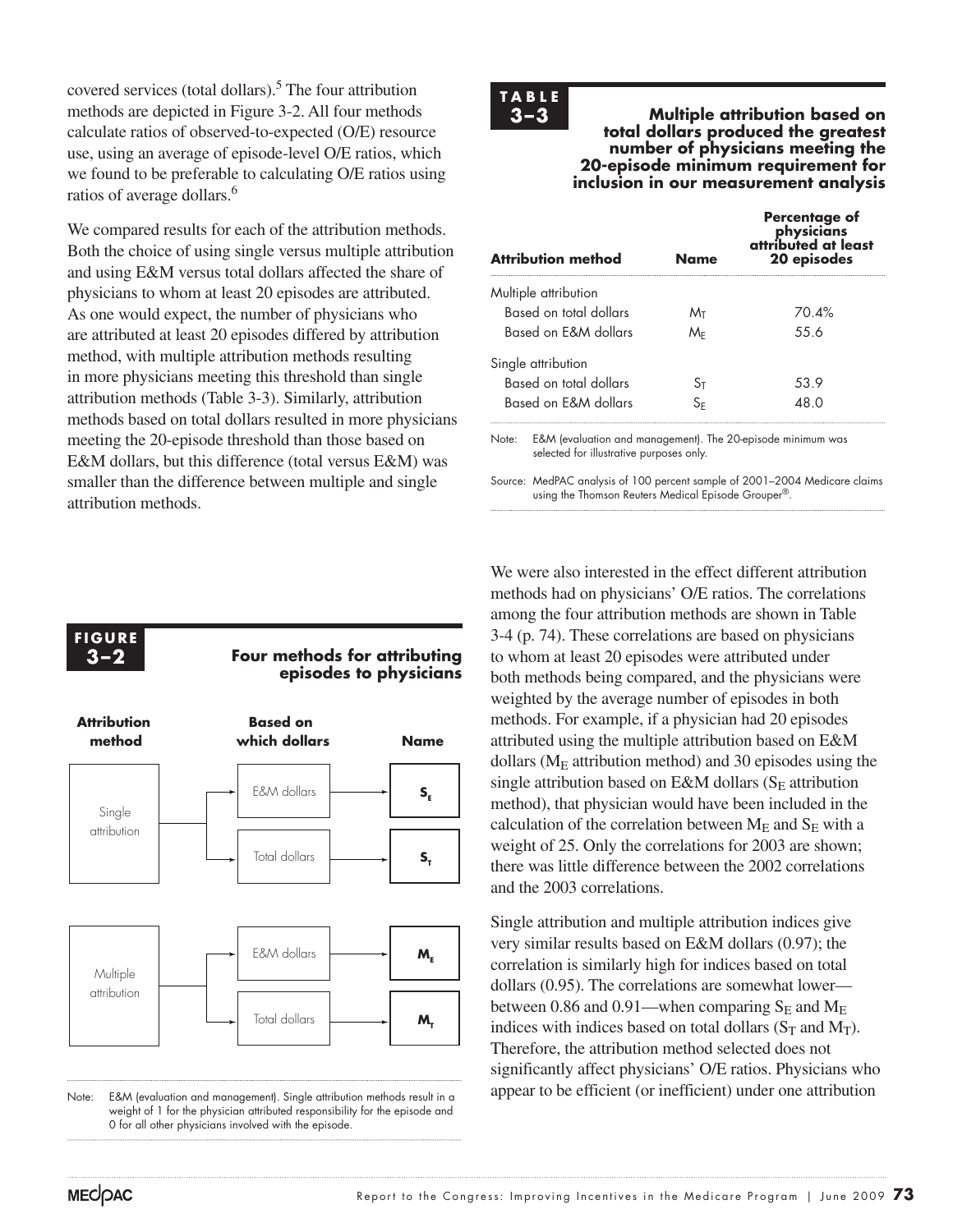## **TA B L E**

#### **3–4 Number of physicians being compared and correlations among attribution methods, 2003**

| <b>Attribution</b><br>method | $M_E$ | $M_T$  | $S_{E}$ | $\mathsf{s}_\mathsf{\scriptscriptstyle{T}}$ |
|------------------------------|-------|--------|---------|---------------------------------------------|
| $M_E$                        |       | 29,563 | 25,529  | 25,690                                      |
| $M_T$                        | 0.91  |        | 25,529  | 25,690                                      |
| $S_{E}$                      | 0.97  | 0.87   |         | 25,690                                      |
| $S_T$                        | 0.86  | 0.95   | 0.87    |                                             |

Note:  $M_E$  (multiple attribution based on evaluation and management (E&M) dollars),  $M_T$  (multiple attribution based on total dollars),  $S_E$  (single attribution based on E&M dollars), and  $S_T$  (single attribution based on total dollars). Correlation coefficients measure how the ranks of items in two different lists compare. A perfect correlation of 1.00 means that the items are at exactly the same rank in both lists. A coefficient of 0 means that there is no relationship between the rank of items on the two lists. Correlations among attribution methods are shown below the diagonal line. The numbers of physicians attributed at least 20 episodes under both methods being compared are shown above the diagonal line. The 20-episode minimum was selected for illustrative purposes only.

Source: MedPAC analysis of 100 percent sample of 2001–2004 Medicare claims using the Thomson Reuters Medical Episode Grouper®.

method generally appear to be efficient (or inefficient) under other attribution methods.

Finally, we compare the year-to-year stability in physicians' O/E ratios for the various attribution methods. The year-to-year correlations, shown in Table 3-5, tend to be fairly high for all of the attribution methods. The lowest correlation was 87 percent for the  $S_E$  attribution method and the highest correlation was 91 percent for the  $S_T$  and  $M_T$  methods. The lack of significant effect of attribution method on the year-to-year stability of physicians' O/E ratios also appears to rule out stability as a factor to use in deciding which attribution method would be optimal.

The lack of clear differentiation among attribution methods based on our statistical analysis means that there is no single "right" answer to the question of how

to attribute episodes to physicians. Therefore, the choice among attribution methods probably comes down to a qualitative decision based on the policy goals of the program. For example, if Medicare would like physicians to focus more on the effects of their referrals, they might select a single attribution method. Alternatively, if Medicare wanted to trigger conversations among physicians caring for the same patient, the program might select a multiple attribution method. The final program may have reason and room for more than one attribution method.

## **Conclusion**

The Commission has recommended that Medicare develop a physician resource use measurement program and confidential feedback program; this program was enacted by MIPPA and is being implemented by CMS. The

# **TA B L E**

#### **3–5 Year-to-year correlations of physicians' observed-to-expected ratios are high for all four attribution methods**

| <b>Attribution method</b> | Name | <b>Correlation in</b><br>physicians'<br>observed-to-expected<br>ratios, 2002-2003 |
|---------------------------|------|-----------------------------------------------------------------------------------|
| Multiple attribution      |      |                                                                                   |
| Based on F&M dollars      | M⊧   | 0.89                                                                              |
| Based on total dollars    | Mт   | 0.91                                                                              |
| Single attribution        |      |                                                                                   |
| Based on E&M dollars*     | S⊧   | 0.87                                                                              |
| Based on total dollars**  |      | በ 91                                                                              |

Note: E&M (evaluation and management). Correlation coefficients measure how the ranks of items in two different lists compare. A perfect correlation of 1.00 means that the items are at exactly the same rank in both lists. A coefficient of 0 means that there is no relationship between the rank of items on the two lists. Correlations are based on physicians with at least 20 attributed episodes in both years, and each physician was weighted for his or her average number of episodes per year. The 20-episode minimum was selected for illustrative purposes only.

\* For single attribution, the physician with the most E&M dollars is given a weight of 1 for the episode and all other physicians are given a weight  $of 0$ 

\*\* For single attribution, the physician with the most total dollars is given a weight of 1 for the episode and all other physicians are given a weight of 0.

Source: MedPAC analysis of 100 percent sample of 2001–2004 Medicare claims using the Thomson Reuters Medical Episode Grouper®.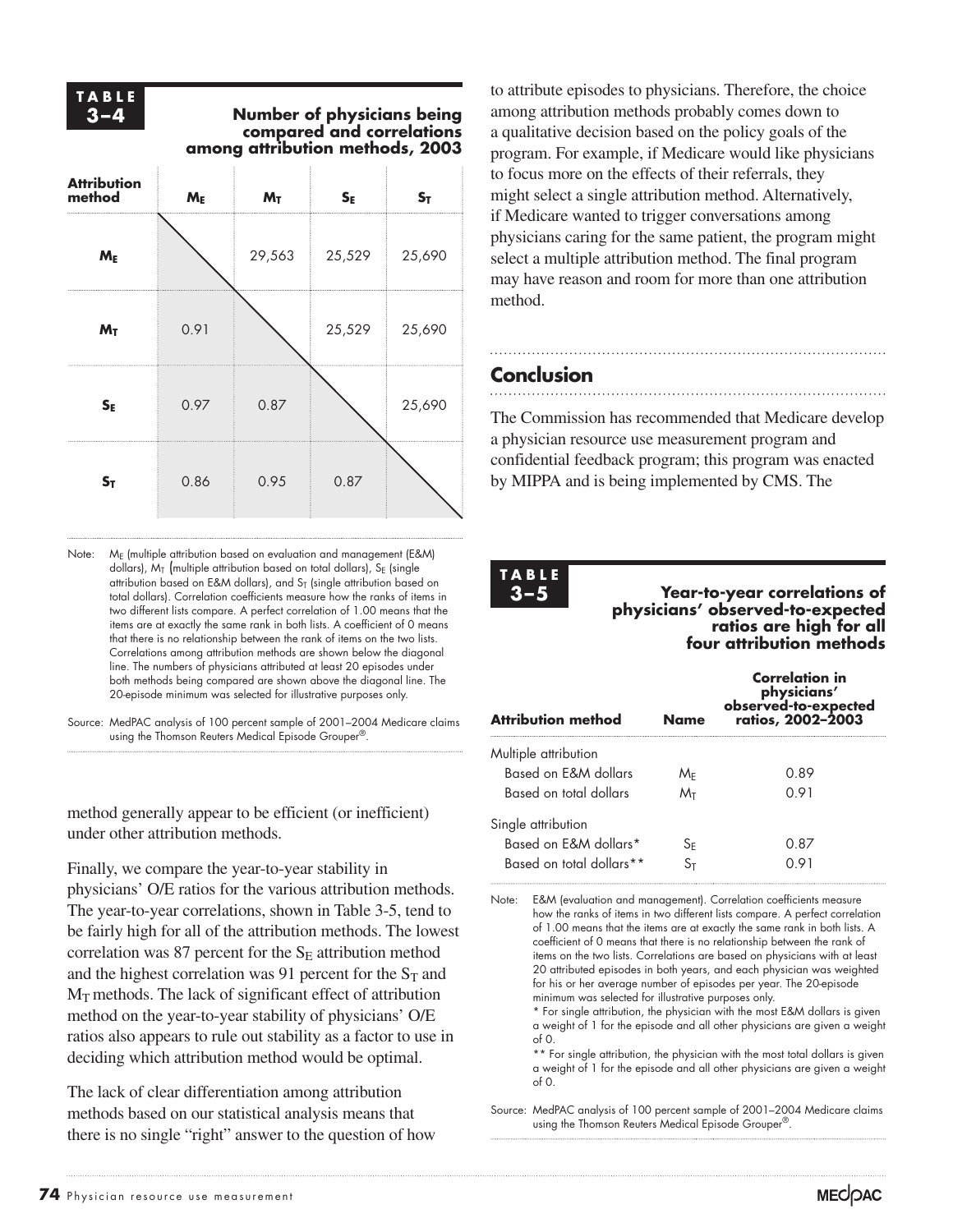program should begin with the best methodology possible, but it should not be delayed until all methodologic questions are addressed. The measures should be added to and refined as Medicare gains experience. As Medicare and physicians learn from confidential feedback and related activities, this experience should inform decisions about the future direction for the program, such as the possibility of adding public reporting and aligning activities with private payers.

Physicians' efficiency scores are generally stable over time. Attribution is one of the methodology questions that should continue to be explored. The choice between single and multiple attribution cannot be made based on statistical results alone. Therefore, the choice may hinge on other policy considerations, such as how best to spur discussion among physicians about their individual contributions to overall resource use. ■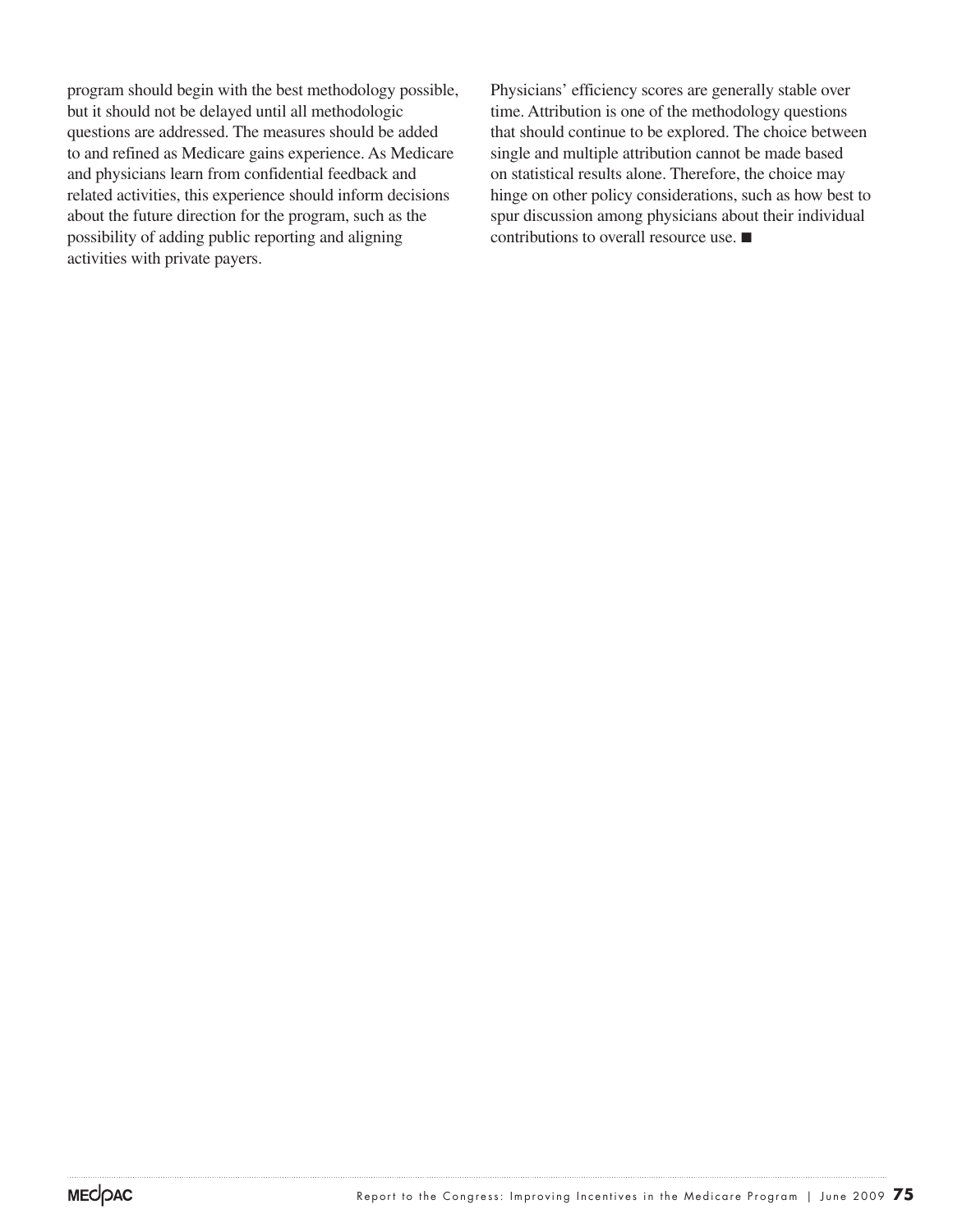## **Endnotes**

- 1 There are exceptions—for example, the global surgical bundle pays for physician services before, during, and after operations.
- 2 E&M visits are separated into those for new patients and those for established patients.
- 3 The 12 sites used for the Community Tracking Survey are Boston, MA; Cleveland, OH; Greenville, SC; Indianapolis, IN; Lansing, MI; Little Rock, AR; Miami, FL; Northern New Jersey; Orange County, CA; Phoenix, AZ; Seattle, WA; and Syracuse, NY.
- 4 No risk-adjustment method predicts all costs. There is truly random variation that cannot be predicted at the individual level (e.g., being struck by a bus). Nor should a risk-adjustment method be expected to adjust away all cost differences. There is variation that should be examined by researchers and policymakers (e.g., geographic differences in utilization identified in the Dartmouth Atlas (Wennberg et al. 2008)). Both per capita and per episode methods for risk adjustment have improved over time and will continue to improve in their ability to appropriately account for cost variation. The Commission regularly analyzes potential refinements to risk adjustment. It is important that CMS use the best risk-adjustment methods available and implement refinements over time.
- 5 We examined eight attribution methods and include the four best here. For information on the other four methods, see the multiple attribution report (Thomson Reuters 2009a).
- 6 To calculate a ratio of averages for a given physician, one would calculate the mean of his or her observed payments and then divide this value by the mean of corresponding expected payments. Mathematically, the result differs from calculating an average of episode-level ratios by calculating an O/E ratio for each individual episode and then taking a mean.